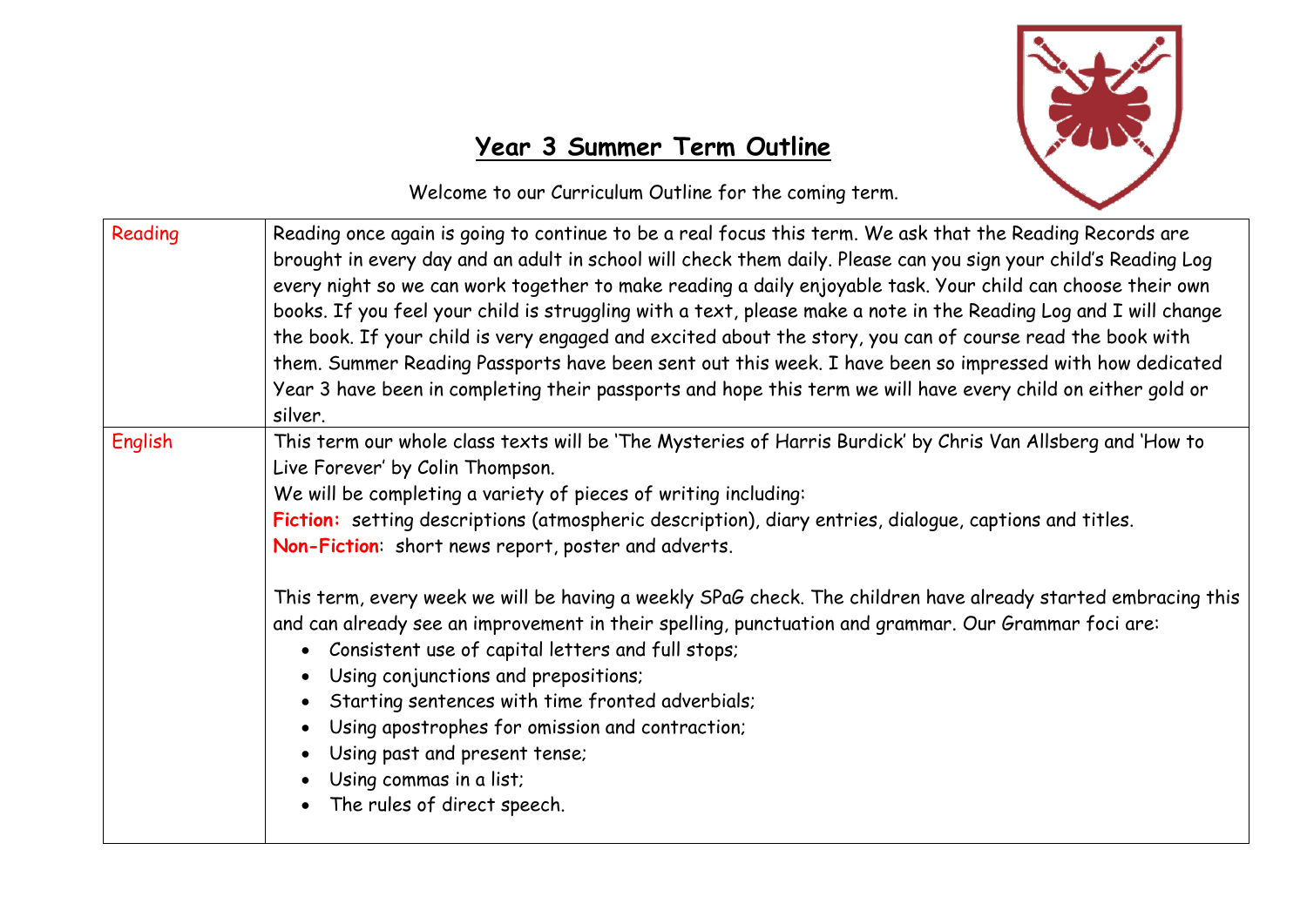| Maths                                      | In Maths we are focussing on:                                                                                         |                                                                                                               |                                            |  |  |  |
|--------------------------------------------|-----------------------------------------------------------------------------------------------------------------------|---------------------------------------------------------------------------------------------------------------|--------------------------------------------|--|--|--|
|                                            | Times tables and counting in multiples of 3, 4 and 8.<br>$\bullet$                                                    |                                                                                                               |                                            |  |  |  |
|                                            | Fractions: objects represented in different fractions, unit fractions and non-unit fractions, halves,                 |                                                                                                               |                                            |  |  |  |
|                                            |                                                                                                                       | thirds and quarters. The importance of the numerator and denominator, comparing fractions, ordering           |                                            |  |  |  |
|                                            | fractions as well as adding and subtracting fractions (with the same denominator).<br>Measurement: Time.<br>$\bullet$ |                                                                                                               |                                            |  |  |  |
|                                            |                                                                                                                       |                                                                                                               |                                            |  |  |  |
|                                            | Please encourage your child to tell the time on both a digital and analogue clock.                                    |                                                                                                               |                                            |  |  |  |
|                                            | • Geometry: Properties of Shape.                                                                                      |                                                                                                               |                                            |  |  |  |
|                                            | Measurement: Mass and Capacity.<br>$\bullet$                                                                          |                                                                                                               |                                            |  |  |  |
|                                            | Every Thursday afternoon we will be having a quick arithmetic test which will also include time tables practise.      |                                                                                                               |                                            |  |  |  |
| <b>RE</b>                                  | In RE our topics are Easter and Pentecost and The Eucharist. We are learning all about the events of Easter           |                                                                                                               |                                            |  |  |  |
|                                            | and why they are so important to us as Catholics. We are also going to think about how they influence our own         |                                                                                                               |                                            |  |  |  |
|                                            |                                                                                                                       | behaviours and our daily lives. Our second topic of the Eucharist links directly to our Holy Communion. As we |                                            |  |  |  |
|                                            |                                                                                                                       | continue our journey in faith we think about what this important event means to us, our families and our      |                                            |  |  |  |
|                                            |                                                                                                                       | communities. We will also continue studying Buddhism, learning about different Buddhist Festivals, Buddhist   |                                            |  |  |  |
|                                            |                                                                                                                       | temples and how Buddhists worship in their daily lives. Mrs Walter teaches our main RE lesson. RHE lessons    |                                            |  |  |  |
|                                            | are also linked with RE.                                                                                              |                                                                                                               |                                            |  |  |  |
| <b>Science</b>                             |                                                                                                                       | Art                                                                                                           | <b>History</b>                             |  |  |  |
| This term we are learning about plants,    |                                                                                                                       | This term we will be looking at recycled                                                                      | We are learning about Ancient Greece. A    |  |  |  |
| light and mirrors. To start our plant      |                                                                                                                       | art. With two key artists in particular:                                                                      | topic the class has been waiting all year  |  |  |  |
| topic, we will be going to Jubilee Park to |                                                                                                                       | Michelle Reader and Nick Gentry. Year 3                                                                       | for! We will be working our way through    |  |  |  |
| observe plants in the environment. We      |                                                                                                                       | will practise working with a variety of                                                                       | the timeline of the Ancient Greeks,        |  |  |  |
| will be grouping, classifying and          |                                                                                                                       | different materials before creating their                                                                     | highlighting the importance of             |  |  |  |
| identifying different plants and their     |                                                                                                                       | own piece of recycled art. With climate                                                                       | democracy, learning about warfare,         |  |  |  |
| makeup. We will even be having our own     |                                                                                                                       | change being a passionate topic for the                                                                       | studying Gods and Goddesses and learning   |  |  |  |
| class plant to watch over. After half-     |                                                                                                                       | class, I know they will love recycling                                                                        | about the Olympics. We will also be        |  |  |  |
| term we will be identifying light sources, |                                                                                                                       | something old and ugly into something                                                                         | having a Greek day where the children      |  |  |  |
| learning about reflective surfaces,        |                                                                                                                       | new and wonderful.                                                                                            | are invited to come into school dressed in |  |  |  |
| discussing how shadows are made.           |                                                                                                                       |                                                                                                               | Ancient Greek clothing.                    |  |  |  |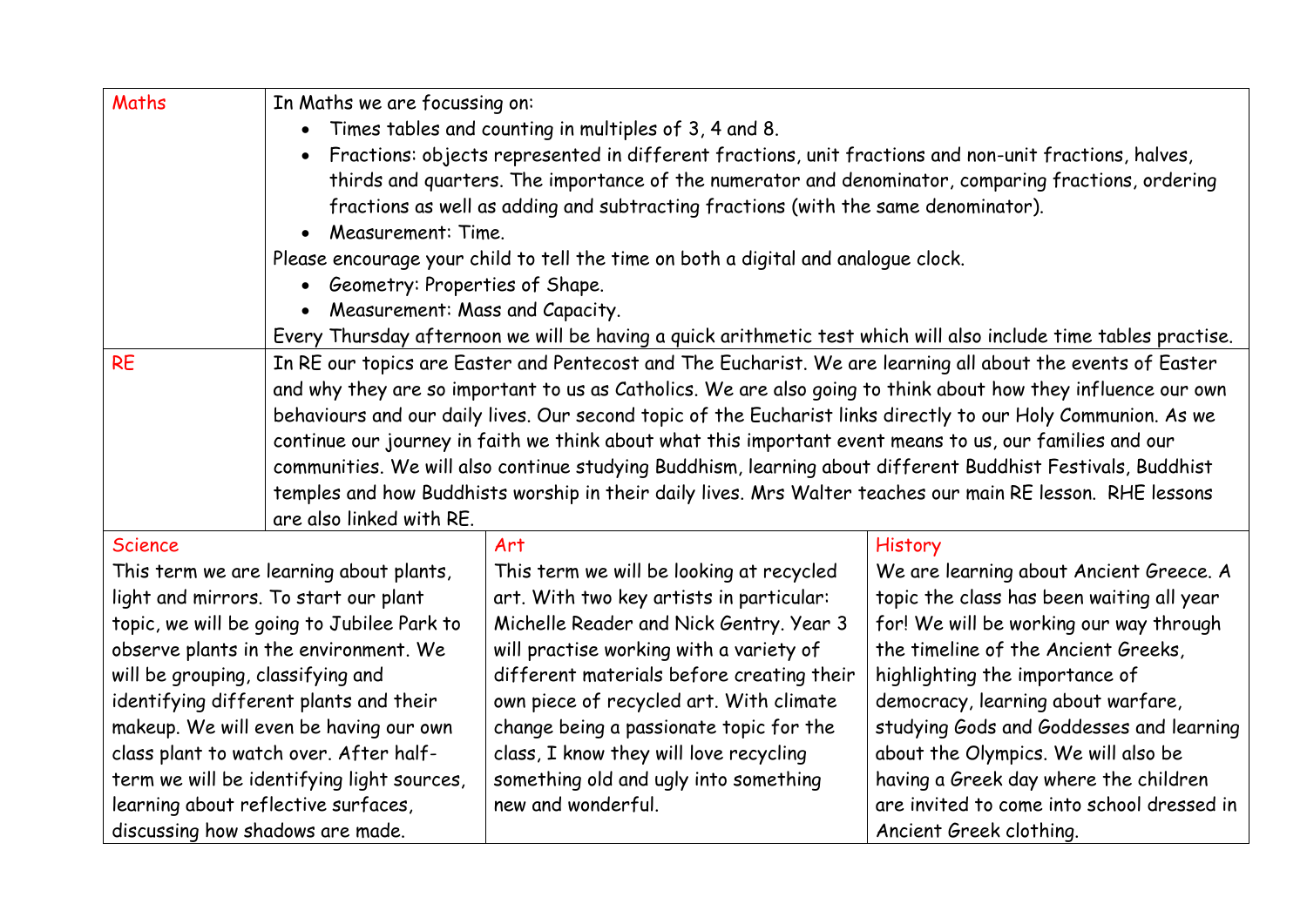| Computing                                  | <b>DT</b>                                                                               | <b>RHE</b>                            |
|--------------------------------------------|-----------------------------------------------------------------------------------------|---------------------------------------|
| This term we are learning all about        | Our DT topic this term is photo frames.                                                 | This term in RHE we are focussing on: |
| PowerPoints. Each week we will focus on a  | We will be looking at the key features                                                  | • Love in Action.                     |
| different aspect of PowerPoints such as    | and purpose of a photo frame before                                                     | How do I love others?<br>$\bullet$    |
| images, text boxes, animations and         | designing our own. Our focus will be on                                                 | The Sacrament of Holy Communion.      |
| sounds. We will also be having a cross-    | the structure, stability and tools needed                                               | • Sun Safety.                         |
| curricular link with History in ICT as we  | for creating a photo frame. We will then                                                | • Safe in My Body.                    |
| will be creating a PowerPoint on a Greek   | make our own photo frames out of wood.                                                  | Drugs, Alcohol and Tobacco.           |
| God or Goddess.                            |                                                                                         |                                       |
| <b>Music</b>                               |                                                                                         | <b>PE</b>                             |
| This term in Music we will be listening to | On Tuesdays PE is taught by our outside coaches. This term we will be focusing on       |                                       |
| and reviewing a piece of music. We will    | movement and fielding and striking. In class we are going to be learning about tennis.  |                                       |
| explore how music is created, reflecting   | They will be learning the rules of game and understand how to work collectively to      |                                       |
| on pitch, duration, tempo, timbre,         | ensure the game is fair. We will be practising our ball skills, basic racket skills and |                                       |
| texture. We will also begin to use         | scoring skills. By the end of the topic we will understand the aim of the game and the  |                                       |
| notation to reflect musical sounds. In the | benefit of exercise. Sports week will also be taking place this term.                   |                                       |
| second half of the summer term we are      |                                                                                         |                                       |
| going to focus on performance, thinking    |                                                                                         |                                       |
| about our singing skills and how we can    |                                                                                         |                                       |
| sing in tune, in time and with emotion.    |                                                                                         |                                       |

Forthcoming Dates and Events

Science Walk to Jubilee Park on Tuesday 26<sup>th</sup> April 2022 (10.50am - 12pm). Please let the office know if you are around to accompany us.

Year 3 Library visit will be on Friday 20<sup>th</sup> May at 1.30pm. Please let the office know if you are around to accompany us.

We are very pleased that Year 3 will be making their First Holy Communion this term.

We are also planning a joint Year 3 and Year 4 trip to Kew Gardens on 21<sup>st</sup> June. Again, please let the office know if you are around to accompany us.